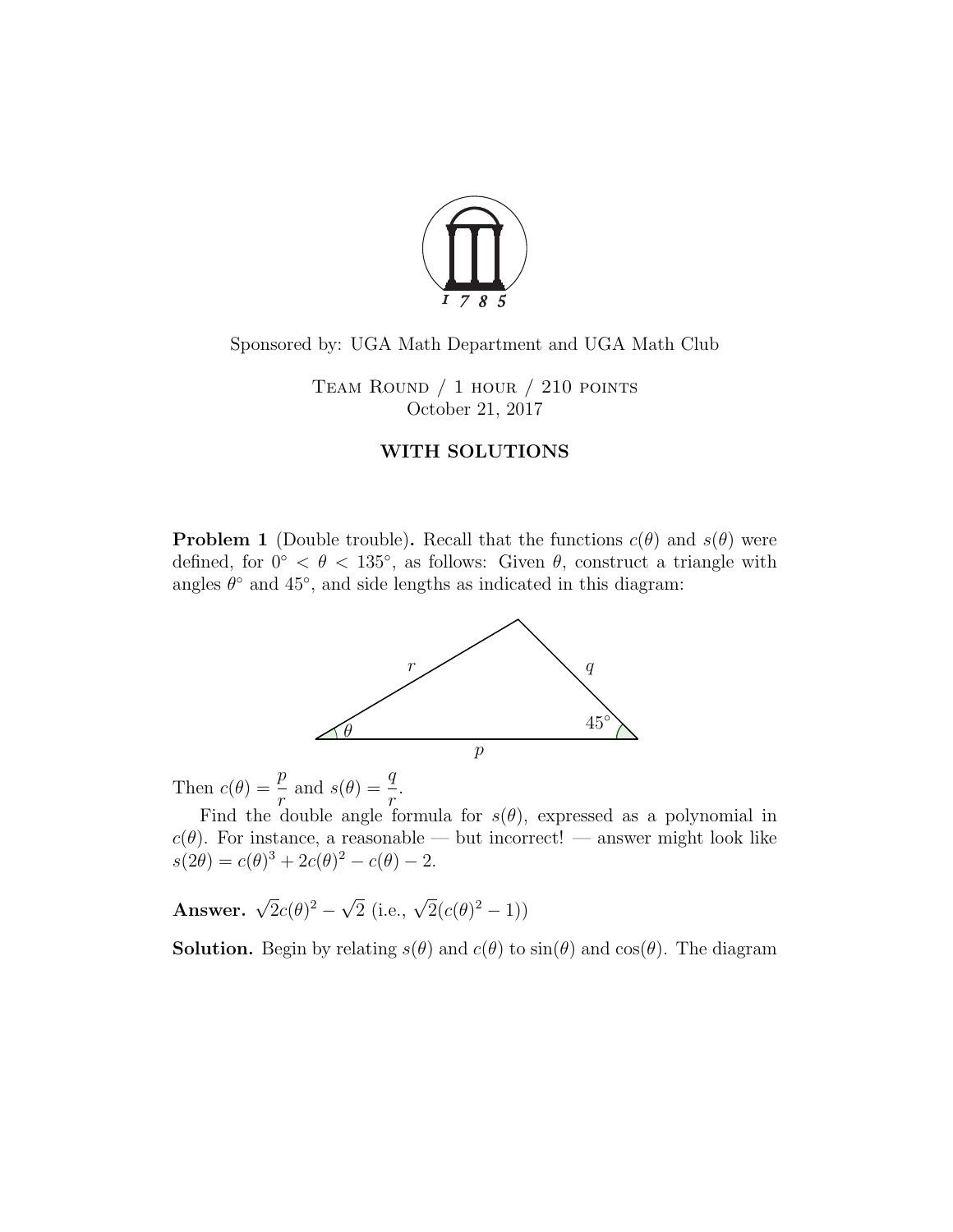

shows that  $c(\theta) = \cos(\theta) + \sin(\theta)$ , and  $s(\theta) = \sqrt{2}\sin(\theta)$ . Squaring the first of these shows

$$
c(\theta)^2 = \sin^2(\theta) + 2\sin(\theta)\cos(\theta) + \cos^2(\theta)
$$

$$
= 1 + \sin(2\theta)
$$

$$
= 1 + \frac{1}{\sqrt{2}}s(2\theta).
$$

So  $s(2\theta) = \sqrt{2}(c(\theta)^2 - 1)$ .

Problem 2 (Strike that. Reverse it.). There are infinitely many pairs of distinct positive rational numbers  $x, y$  satisfying

$$
x^y = y^x.
$$

One example, with integers x and y, is  $x = 2, y = 4$ . Suppose that x, y is such a pair with neither x nor y an integer. Write  $x = a/b$  and  $y = c/d$ , with  $a/b$  and  $c/d$  in lowest terms. (Recall that  $m/n$  is in lowest terms if  $n > 0$  and the greatest common divisor of  $m$  and  $n$  is 1.) What is the smallest possible value of  $b + d$ ?

## Answer. 12

**Solution.** We can completely describe all these pairs x, y. Write  $y = tx$ ; since we are assuming x, y are distinct, we have  $t \neq 1$ . The equation  $x^y = y^x$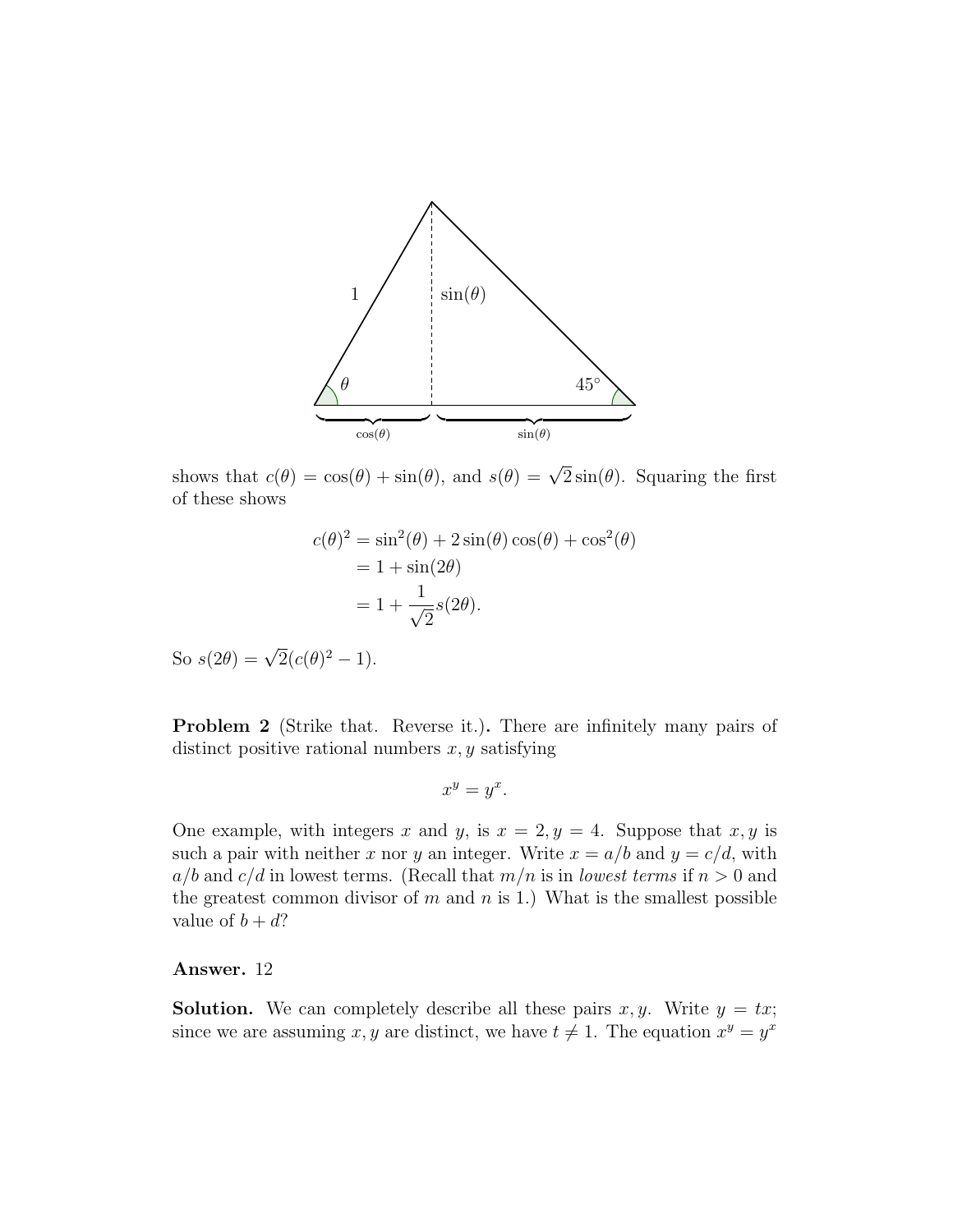becomes  $x^{tx} = (tx)^x$ , and so — upon taking xth roots —  $x^t = tx$ . Dividing by x and raising both sides to the power  $\frac{1}{t-1}$ , we see that

$$
x=t^{\frac{1}{t-1}}.
$$

Even if t is rational, the corresponding value of x here will usually be irrational, and so will not lead to one of our sought-after pairs. One way to ensure a rational solution is to take  $t = 1 + 1/k$  for some positive integer k. Then

$$
x = \left(1 + \frac{1}{k}\right)^k
$$
, and  $y = tx = \left(1 + \frac{1}{k}\right)\left(1 + \frac{1}{k}\right)^k = \left(1 + \frac{1}{k}\right)^{k+1}$ .

If we take  $k = 1$ , we get the solution in integers  $x = 2, y = 4$ . If we take  $k = 2$ , the denominators are 4 and 8 (corresponding to  $x = 9/4$  and  $y = 27/8$ ). Larger values of k give even larger denominators (note that the denominator of x is  $k^k$ , while that of y is  $k^{k+1}$ ; hence, the answer to the original problem is  $4 + 8 = 12$ , assuming that there are no rational solutions we have missed by taking  $t = 1 + 1/k$ .

Let us show that our assumption above is justified. Since we are not concerned with the ordering of our pairs, we can assume that  $y > x$ , and so  $t > 1$ . If x, y are rational, so is  $t = y/x$ . Write  $t = p/q$ , with  $p/q$  in lowest terms. Since  $t > 1$ , we have  $p > q$ . If  $p = q + 1$ , then  $t = 1 + 1/q$ , and we recover the solutions found in the last paragraph.

Suppose now that  $p > q + 1$ ; this will lead to a contradiction, implying that the solutions we found above are all solutions. We have that  $\frac{1}{t-1} = \frac{q}{p-1}$  $\frac{q}{p-q}$ and  $\frac{q}{p-q}$  is also in lowest terms. Moreover,

$$
x = (p/q)^{\frac{q}{p-q}}.
$$

For x to be rational, this last equation forces  $p/q$  to be the dth power of another positive rational number, where  $d = p - q$ . (This follows from unique factorization for positive integers.) So we can write  $p/q = (m/n)^d$ , where  $m/n$  is in lowest terms and  $m > n$ . Then  $p/q = m^d/n^d$ . Both sides are in lowest terms, forcing  $p = m^d$  and  $q = n^d$ . But then

$$
p - q = md - nd = (m - n)(md-1 + md-2n + \dots + nd-1).
$$

The first factor on the right is at least 1. The second is a sum of  $d$  terms, all of which are positive integers, and the first of which is at least  $2^{d-1} > 1$ . So the second factor is strictly larger than d. Hence,  $p - q > d$ . But this contradicts the definition of d.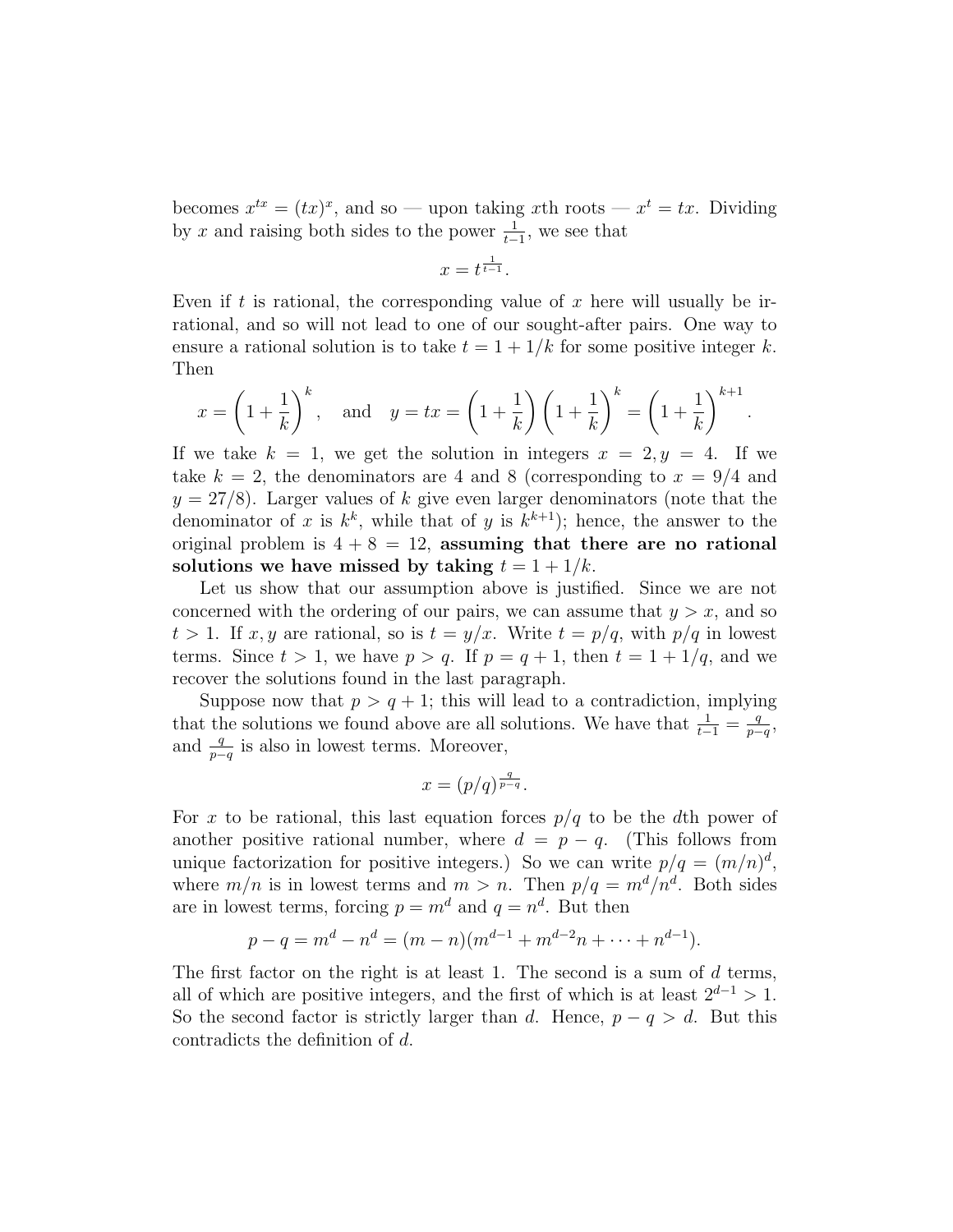Problem 3 (Cutting corners). Begin with an equilateral triangle. Trisect each of its sides and cut off the corners. Take the resulting figure, and again trisect each of its sides and cut off the corners. If you repeat this process infinitely many times, what is the ratio of the area of the resulting figure to the area of the original triangle? The first two iterations are pictured below.



7 Solution. In each iteration, we cut off twice as many triangles as we did in the last iteration. Now we compare a  $(n + 1)$ -th iteration triangle to a *n*-th iteration triangle. The  $(n+1)$ -th iteration triangle has a base which is  $\frac{1}{3}$  the size of the n-th iteration triangle's base, and by similar triangles we find that it also has  $\frac{1}{3}$  the height of that triangle. Therefore the area of an  $(n + 1)$ -th iteration triangle is  $\frac{1}{9}$  of the area of an *n*-th iteration triangle.